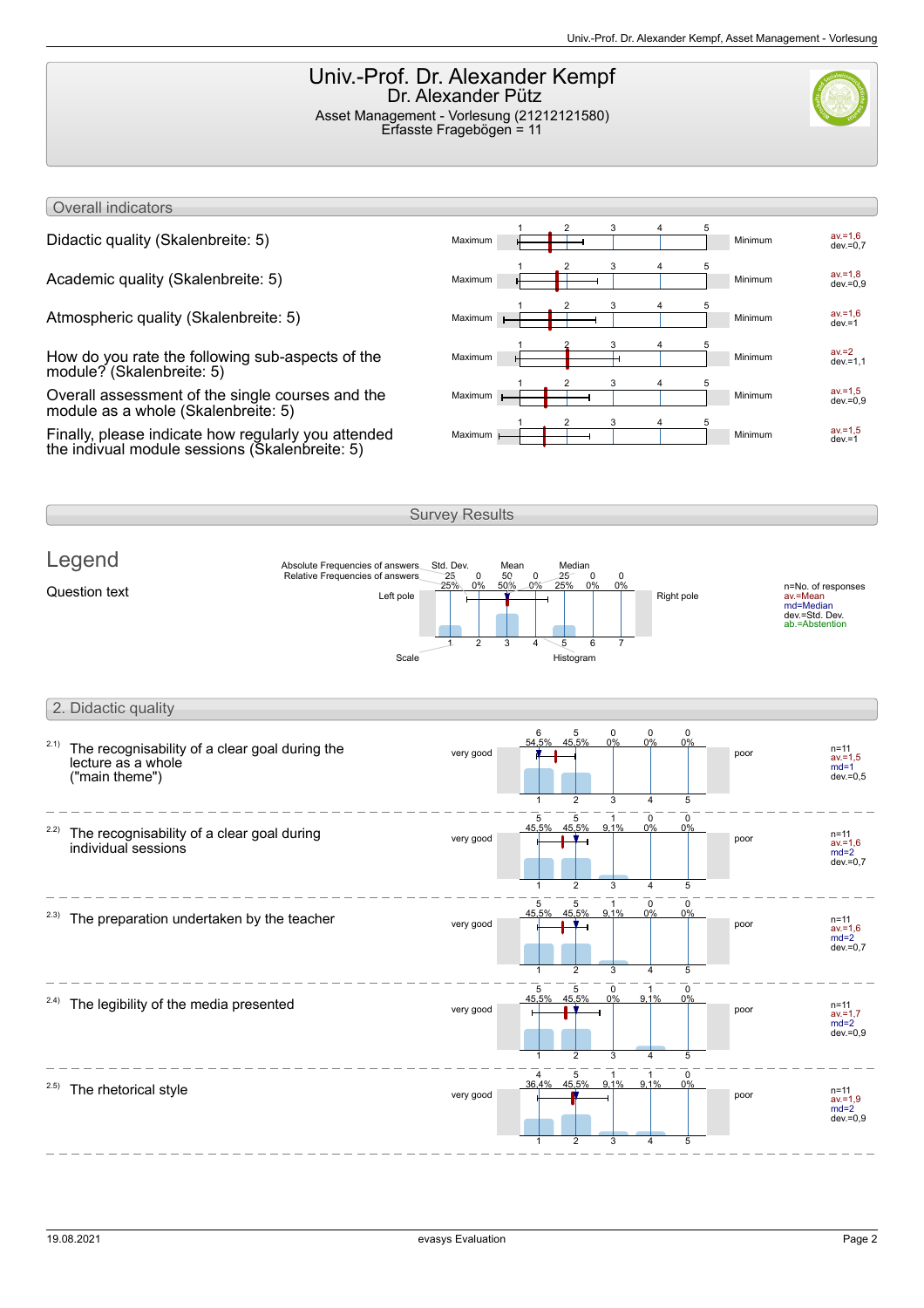|      |                                                                                     |           |                                                                                                                   |                                                                             | Univ.-Prof. Dr. Alexander Kempf, Asset Management - Vorlesung |                                                         |
|------|-------------------------------------------------------------------------------------|-----------|-------------------------------------------------------------------------------------------------------------------|-----------------------------------------------------------------------------|---------------------------------------------------------------|---------------------------------------------------------|
| 2.6) | The variety brought to the lecture by the teacher                                   | very good | $4$ 2<br>36,4% 18,2%<br>4<br>36,4%<br>2<br>3                                                                      | 0<br>9,1%<br>$0\%$<br>4<br>5                                                | poor                                                          | n=11<br>$av = 2,1$<br>$md=2$<br>$dev = 1,2$             |
| 2.7) | The level of expertise of the teacher                                               | very good | $\frac{10}{100\%}$<br>$\begin{matrix} 0 \\ 0\% \end{matrix}$<br>0<br>$0\%$<br>$\mathbf{1}$<br>$\overline{2}$<br>3 | 0<br>0<br>$0\%$<br>0%<br>$\overline{4}$<br>5                                | poor                                                          | $n = 10$<br>$av = 1$<br>$md=1$<br>$dev = 0$<br>$ab = 1$ |
|      | 3. Academic quality                                                                 |           |                                                                                                                   |                                                                             |                                                               |                                                         |
| 3.1) | The clarity and articulateness of the terms used                                    | very good | $\overline{7}$<br>$\frac{3}{27,3\%}$<br>9,1%<br>63,6%<br>1<br>$\overline{2}$<br>3                                 | 0<br>$\mathbf 0$<br>0%<br>0%<br>5<br>$\overline{4}$                         | poor                                                          | $n = 11$<br>$av = 1.5$<br>$md=1$<br>$dev = 0,7$         |
| 3.2) | The clarity of the comments made                                                    | very good | $\frac{2}{18,2\%}$<br>5<br>4<br>45,5%<br>36,4%<br>$\overline{2}$<br>3<br>1                                        | 0<br>0<br>0%<br>0%<br>$\overline{4}$<br>5                                   | poor                                                          | $n = 11$<br>$av = 1,7$<br>$md=2$<br>$dev = 0,8$         |
|      | 3.3) The comprehensibility of the comments                                          | very good | 6<br>54,5%<br>9,1%<br>36,4%<br>$\overline{2}$<br>3                                                                | 0<br>0<br>0%<br>0%<br>$\overline{4}$<br>5                                   | poor                                                          | $n = 11$<br>$av = 1.7$<br>$md=2$<br>$dev = 0.6$         |
| 3.4) | The substance of the comments                                                       | very good | 63,6%<br>$\overline{2}$<br>3<br>1                                                                                 | 0<br>$\mathbf 0$<br>$0\%$<br>0%<br>5<br>$\overline{4}$                      | poor                                                          | $n = 11$<br>$av = 1.5$<br>$md=1$<br>$dev = 0,8$         |
| 3.5) | The acquisition of knowledge from the teacher                                       | very good | 5<br>5<br>9,1%<br>45,5%<br>45,5%<br>1<br>2<br>3                                                                   | $\mathbf 0$<br>$\mathbf 0$<br>0%<br>0%<br>$\overline{4}$<br>5               | poor                                                          | $n = 11$<br>$av = 1,6$<br>$md=2$<br>$dev = 0,7$         |
| 3.6) | The improvement of your analytical skills due to<br>the teacher                     | very good | 3<br>$\overline{2}$<br>18,2%<br>27,3%<br>36,4%                                                                    | $\overline{c}$<br>$\mathbf 0$<br>18,2%<br>0%                                | poor                                                          | $n = 11$<br>$av = 2.3$<br>$md=2$<br>$dev = 1,2$         |
| 3.7) | The improvement of your application-related skills<br>due to the teacher            | very good | 3<br>3<br>27,3% 27,3%<br>36,4%<br>3                                                                               | 0<br>9,1%<br>0%<br>5<br>$\overline{\mathbf{A}}$                             | poor                                                          | n=11<br>$av = 2.2$<br>$md=2$<br>$dev = 1,3$             |
|      | 4. Atmospheric quality                                                              |           |                                                                                                                   |                                                                             |                                                               |                                                         |
| 4.1) | The adequacy with which the teacher responds to<br>contributions<br>from students   | very good | $\frac{7}{63,6\%}$<br>$\frac{3}{27,3\%}$<br>9,1%<br>$\overline{2}$<br>3<br>$\mathbf{1}$                           | $\begin{matrix} 0 \\ 0\% \end{matrix}$<br>0<br>$0\%$<br>5<br>$\overline{4}$ | poor                                                          | n=11<br>$av = 1.5$<br>$md=1$<br>$dev = 0,7$             |
| 4.2) | The active involvement of the students in the<br>learning process<br>by the teacher | very good | 5<br>0<br>0%<br>45,5%<br>36,4%<br>$\mathbf{1}$<br>2<br>3                                                          | $\mathbf{1}$<br>9,1%<br>9,1%<br>$\overline{4}$<br>5                         | poor                                                          | $n = 11$<br>$av = 2$<br>$md=2$<br>$dev = 1,3$           |
| 4.3) | The encouragement given by the teacher to ask<br>questions                          | very good | 8<br>2<br>0<br>18,2%<br>0%<br>72,7%<br>$\overline{2}$<br>3<br>$\mathbf 1$                                         | $\mathbf 0$<br>9,1%<br>0%<br>$\overline{4}$<br>5                            | poor                                                          | $n = 11$<br>$av = 1,5$<br>$md=1$<br>$dev = 0,9$         |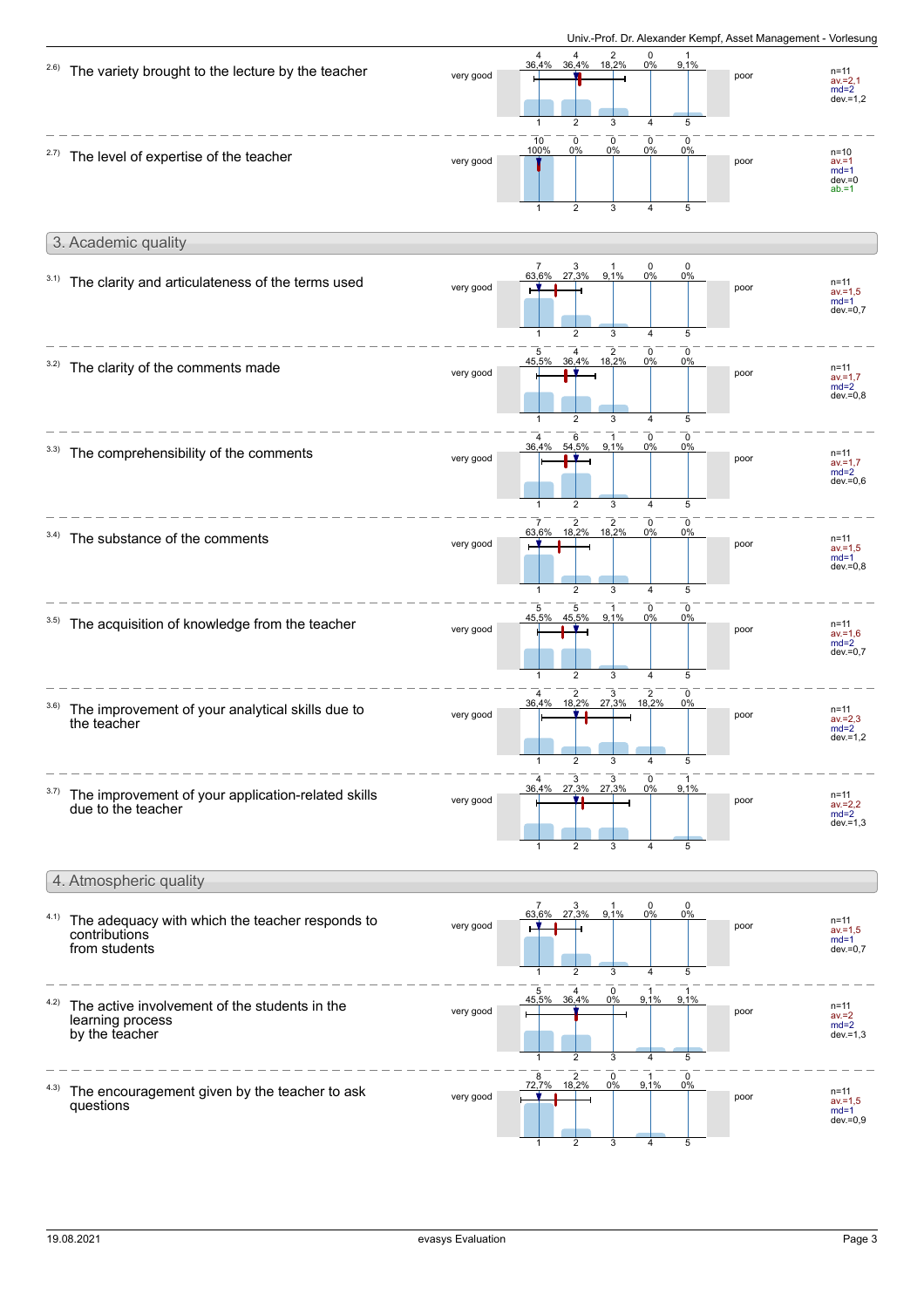|       | 5. How do you rate the following sub-aspects of the module?                                                                                   |           |                                                                                                                                     |                                                             |
|-------|-----------------------------------------------------------------------------------------------------------------------------------------------|-----------|-------------------------------------------------------------------------------------------------------------------------------------|-------------------------------------------------------------|
| 5.1)  | The appropriateness of the performance<br>requirements in the<br>module as a whole                                                            | very good | 0<br>3<br>$\frac{5}{50\%}$<br>10%<br>0%<br>30%<br>10%<br>poor<br>5<br>$\overline{2}$<br>1<br>3<br>4                                 | $n = 10$<br>$av = 2,1$<br>$md=2$<br>$dev = 1,2$<br>$ab = 1$ |
|       | The appropriateness of the work to be completed<br>in the module<br>as a whole                                                                | very good | 3<br>0<br>6<br>1<br>9,1%<br>27,3%<br>54,5%<br>9,1%<br>$0\%$<br>poor<br>5<br>$\overline{2}$<br>3<br>$\overline{4}$                   | n=11<br>$av = 2,1$<br>$md=2$<br>$dev = 1,1$                 |
| 5.3)  | The correlation of the pre-knowledge actually<br>required in the module<br>with the information contained in the description of<br>the module | very good | 27,3% 54,5%<br>9,1%<br>0%<br>9,1%<br>poor<br>$\overline{2}$<br>$\overline{4}$<br>5                                                  | $n = 11$<br>$av = 2,1$<br>$md=2$<br>$dev = 1,1$             |
| 5.4)  | The absence of overlap with other modules/<br>courses in the<br>terms of content                                                              | very good | 2<br>4<br>0<br>36,4% 18,2%<br>9,1%<br>36,4%<br>0%<br>poor<br>5<br>$\overline{2}$<br>3<br>4<br>1                                     | $n = 11$<br>$av = 2$<br>$md=2$<br>$dev = 1$                 |
| 5.5)  | The literature and materials provided for the<br>module                                                                                       | very good | 0<br>4<br>4<br>-1<br>40%<br>40%<br>0%<br>10%<br>10%<br>poor<br>$\overline{2}$<br>3<br>5<br>4                                        | $n = 10$<br>$av = 2,1$<br>$md=2$<br>$dev = 1.4$<br>$ab = 1$ |
|       | The relevance of the literature for the module                                                                                                | very good | $\mathbf 0$<br>2<br>0<br>28,6% 57,1%<br>0%<br>$0\%$<br>14,3%<br>poor<br>$\overline{2}$<br>3<br>5<br>$\mathbf{1}$<br>$\overline{4}$  | $n=7$<br>$av = 2,1$<br>$md=2$<br>$dev = 1,3$<br>$ab = 4$    |
| 5.7)  | The extent to which you receive occasional<br>feedback on your<br>current learning progress                                                   | very good | $\overline{c}$<br>2<br>18,2%<br>36,4%<br>9.1%<br>18.2%<br>18,2%<br>poor<br>5<br>$\overline{2}$<br>$\overline{\mathbf{4}}$<br>1<br>3 | $n = 11$<br>$av = 2,7$<br>$md=3$<br>$dev = 1,6$             |
| 5.8)  | The preparation for the exam through the module<br>as a whole                                                                                 | very good | 2<br>5<br>50%<br>10%<br>10%<br>10%<br>20%<br>poor<br>5<br>4                                                                         | $n = 10$<br>$av = 2,4$<br>$md=2$<br>$dev = 1.3$<br>$ab = 1$ |
|       | The support provided in the module as a whole                                                                                                 | very good | 6<br>$\overline{2}$<br>0<br>60%<br>20%<br>10%<br>10%<br>0%<br>poor<br>$\mathbf{1}$<br>$\overline{2}$<br>$\overline{4}$<br>5<br>3    | $n = 10$<br>$av = 1,8$<br>$md=1$<br>$dev = 1,3$<br>$ab = 1$ |
| 5.10) | The extent to which the module promotes learning<br>through<br>understanding (as opposed to learning by rote)                                 | very good | $\pmb{0}$<br>4<br>0<br>0<br>6<br>40%<br>0%<br>60%<br>0%<br>0%<br>poor<br>5<br>1<br>$\overline{2}$<br>3<br>4                         | $n = 10$<br>$av = 1.4$<br>$md=1$<br>$dev = 0,5$             |
| 5.11) | The degree to which individual module sessions<br>are compatible<br>with each other                                                           | very good | 0<br>2<br>0<br>5<br>36,4% 18,2%<br>45,5%<br>0%<br>0%<br>poor<br>5<br>$\overline{2}$<br>1<br>3<br>$\overline{4}$                     | $n = 11$<br>$av = 1.7$<br>$md=2$<br>$dev = 0.8$             |
| 5.12) | The organisation/administration of the module by<br><b>ILIAS</b><br>Learning support through the use of electronic<br>media                   | very good | 5<br>0<br>0<br>1<br>40%<br>10%<br>50%<br>0%<br>0%<br>poor<br>2<br>3<br>5<br>1<br>4                                                  | $n=10$<br>$av = 1,6$<br>$md=1,5$<br>$dev = 0,7$             |
|       | 6. Online Teaching                                                                                                                            |           |                                                                                                                                     |                                                             |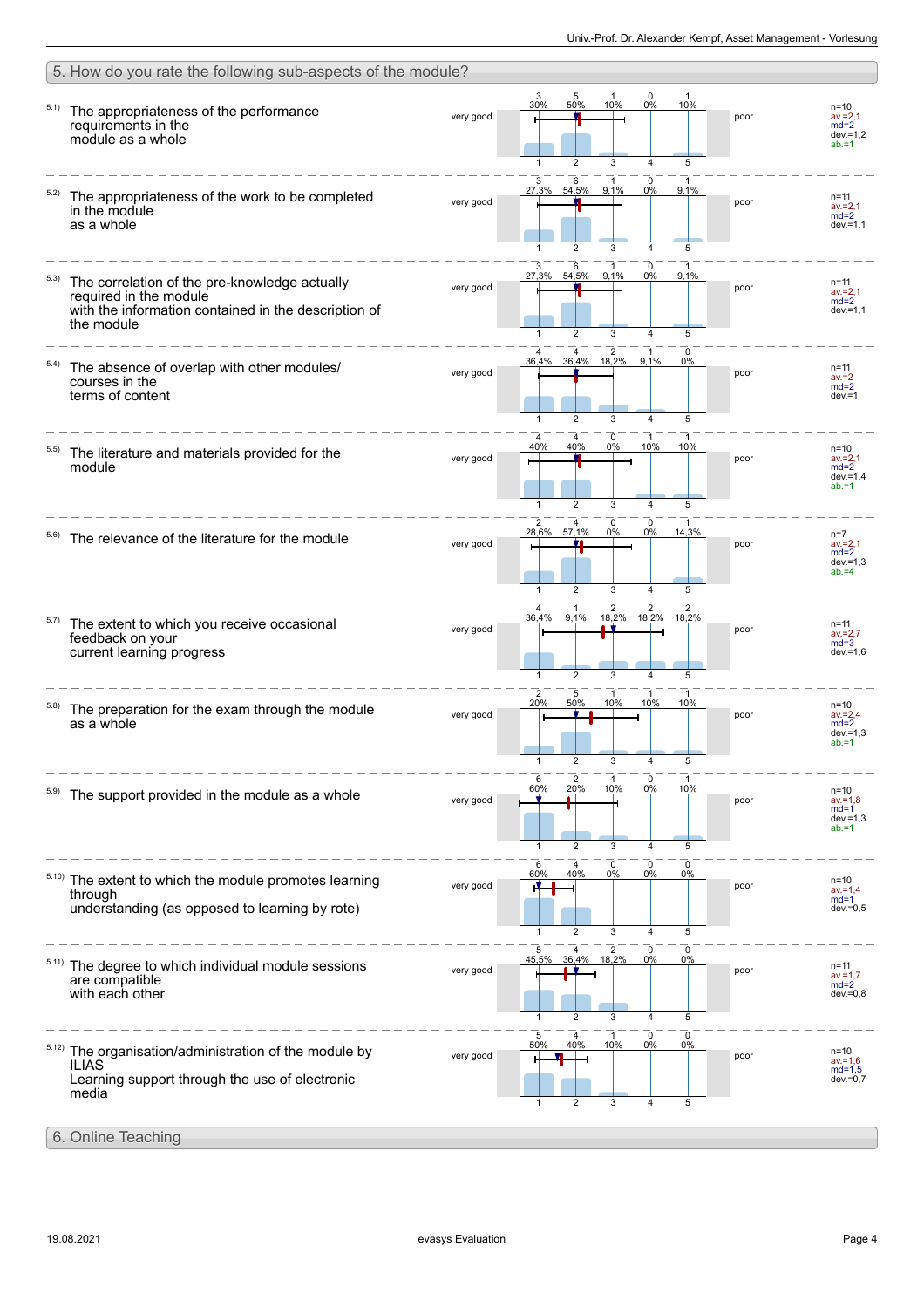